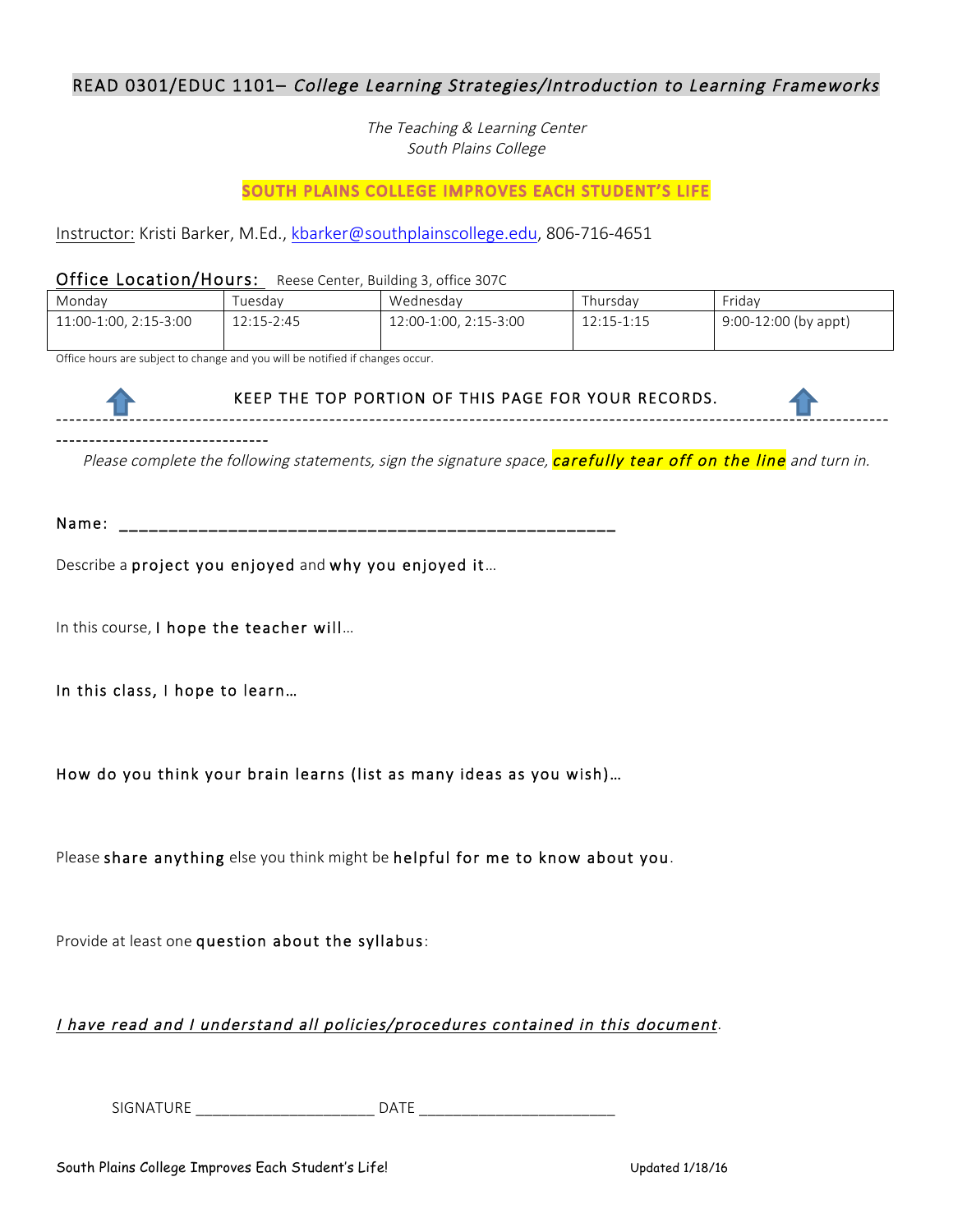## READ 0301- College Learning Strategies

Department: The Teaching and Learning Center/Education Department

Course: READ 0301, College Learning Strategies

This course is not part of the core curriculum. This course does address South Plains College Universal Learning Outcomes in critical thinking and problem-solving, creativity, communication and collaboration and leadership.

Prerequisites: Recommendation based on assessment.

### Textbook & Required Materials:

Carter, Christine Evans. Landscapes: Groundwork for College Reading. Wadsworth Cengage Learning. (2013) + Access Code for Aplia (Please note these items should be purchased together as a bundle from the bookstore, ISBN # 1133908497. Should you choose to purchase these items individually, online or otherwise, you will not receive the bundle discount from the publisher and may spend more money. )

#### Course Description:

Preparation for college-level reading and studying, including vocabulary development, understanding implied ideas and details, identifying author's purpose, point of view and intended meaning, analyzing relationships, critical reasoning for evaluation, and study skills. Credit will not satisfy graduation requirements, but will satisfy developmental reading requirements for TSI purposes.

#### Course Purpose:

The purpose of this course is to provide opportunities and incentives for you to read: addressing students' individual skill deficiencies in reading as determined by TSI assessment, helping students gain reading experiences and skills, and preparing students to succeed with the reading requirements of the college curriculum and as lifelong readers/learners.

Student Learning Outcome: Upon successful completion of this course, the student should be able to

demonstrate collegiate reading skills. Students will

- Locate explicit textual information, draw complex inferences, and describe, analyze and evaluate the information within and across multiple texts of varying lengths.
- Comprehend and use vocabulary effectively in oral communication, reading and writing.
- Describe, analyze, and evaluate information within and across a range of texts.
- Identify and analyze the audience, purpose, and message across a variety of texts.
- Describe and apply insights gained from reading a variety of texts.

Assessment: Students will demonstrate these skills by scoring 12.0 or higher grade equivalency score on the "Nelson Denny Reading Test" or meeting another TSI reading compliance standard.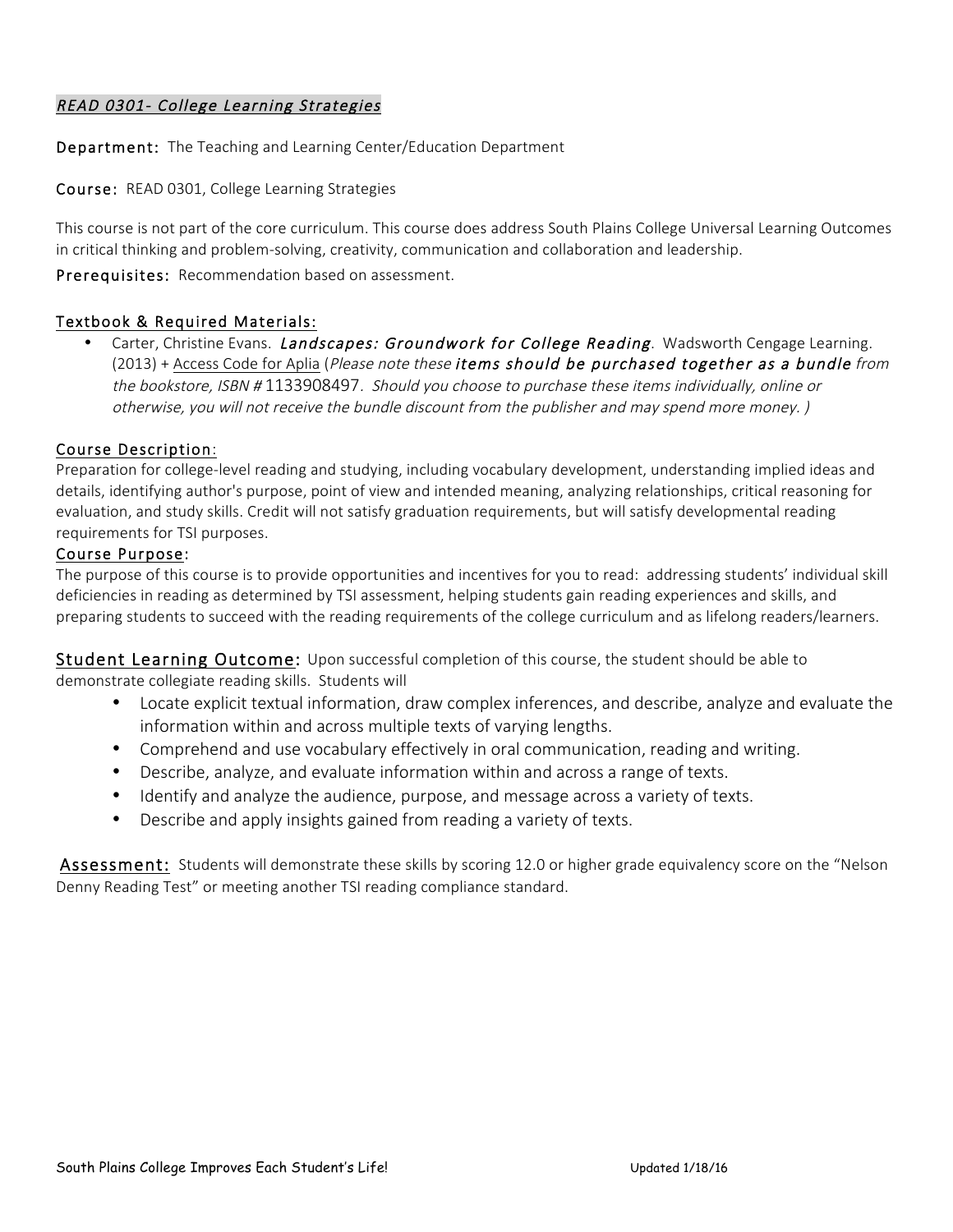# EDUC 1101 – An Introduction to Learning Frameworks

Department: The Teaching and Learning Center/Education Department

Course: EDUC 1100 - An Introduction to Learning Frameworks

This course is not part of the core curriculum. This course does address South Plains College Universal Learning Outcomes in critical thinking and problem-solving, creativity, communication and collaboration and leadership.

## Textbook & Required Materials:

• Six Weeks to a Brain Upgrade by Janet N. Zadina, Ph.D, (\*\*This is a custom book order and must be purchased from the SPC bookstore for \$22.00)

### Course Description:

This course is a study of the 1) research and theory in the psychology of learning, cognition, and motivation, 2) factors that impact learning, and 3) application of learning strategies. Theoretical models of strategic learning, cognition, and motivation serve as the conceptual basis for the introduction of college-level student academic strategies. This course cannot be taken for credit in conjunction with EDUC 1300.

Course Purpose: The purpose of this course is to prepare students for college and life success, equipped with knowledge, skills, strategies and tools to apply to accomplish a variety of tasks in varying contexts.

Student Learning Outcome: Upon successful completion of this course, students should be able to

- Demonstrate understanding and become part of the "college-going culture."
- Achieve ownership of their educational process.
- Recognize the essential need of conscientious effort and regular attendance in college courses.
- Identify areas of personal and academic strengths and weaknesses.
- Create and implement a behavior modification plan to address weaknesses while building on strengths.
- Learn relaxation, coping mechanisms and stress management techniques.
- Learn cognitive and metacognitive strategies to increase college academic success.
- Develop awareness of campus resources to support college success.
- Contact an advisor to develop a written degree plan/college success plan.

Assessment: Upon successful completion of this course, the first-time-in-college/first-semester student will earn a semester GPA of 2.0 or higher. The experienced college student will increase his/her GPA by at least .2.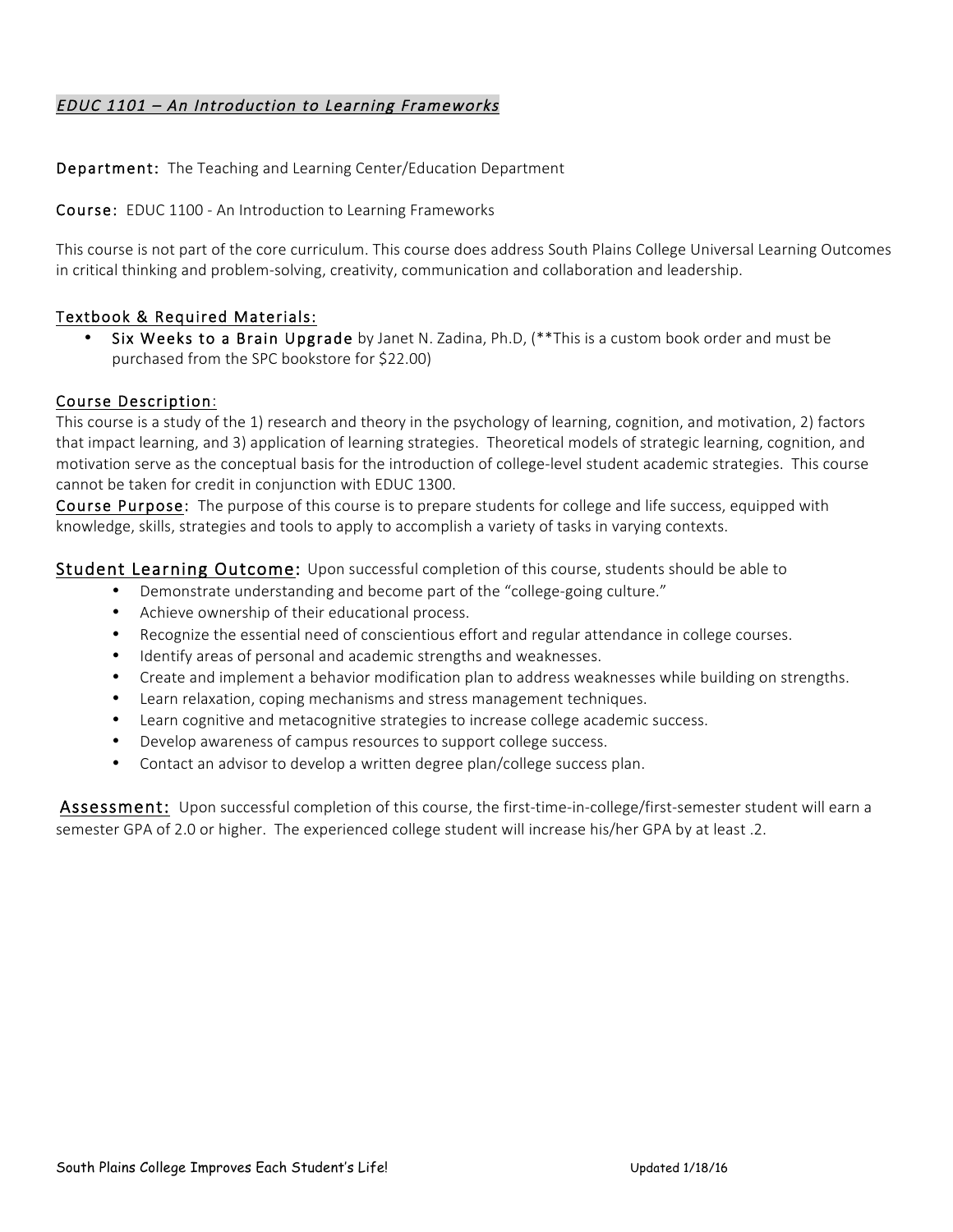# READ 0301/EDUC 1101– College Learning Strategies/Introduction to Learning Frameworks

# Course Requirements/Student Responsibilities:

- Attend class and be aware of announcements made in class.
- Inform instructor of late arrival immediately after class. You are responsible for keeping up with absences/tardies and can check regularly in Aplia under Gradebook.
- Complete homework early enough to seek help if needed.
- Be familiar with information in the syllabus, especially attendance, grading, and test policies.
- Take care of personal needs before and after class.
- Keep all electronic devices in mute or off mode and out of sight. Texting during class is strictly prohibited.
- Treat others in the class with the same respect you expect to be treated with. Conduct yourself in a professional manner at all times. Students who disrupt the learning environment will be asked the leave the class, and/or dropped from the course.
- Academic Integrity/Plagiarism: It is the aim of the faculty of South Plains College to foster a spirit of complete honesty and a high standard of integrity. The attempt of any student to present as his or her own any work which he or she has not honestly performed is regarded by the faculty and administration as a serious offense and renders the offender liable to serious consequences, possibly suspension.

## **Required Material for Class:**

You are required to bring the following items to **every class** (unless otherwise noted by the instructor):

- 1. Textbooks
- 2. Pens, pencils, and highlighters
- 3. Notepad and/or loose-leaf (binder) paper

From time to time, I will ask you to bring additional things to class; this will be mentioned in class and posted as an announcement in Blackboard prior to the following class.

Please note: failure to have these required materials with you could result in you being considered unprepared for class and being asked to leave, which will result in an absence from the class.

# Technical Course Information:

Aplia: Aplia is an online supplemental homework program which will help to clarify and enhance the skills and concepts you will be learning in class and from the textbook. You will be responsible for locating a computer with internet access to complete these online assignments throughout the semester. Aplia is also the course management tool that you will use to see the grade book, course announcements, class assignments and some supplemental handouts. You should check this site at least twice a week to ensure you are keeping up and staying informed as you are responsible for all assignments even if you are absent. Aplia Technical Support is located at www.cengagebrain.com

Blackboard: Blackboard is an online tool which connects you to your classmates, instructor, course materials and learning tools such as discussion boards, assignments, quizzes and even sometimes exams.

Student Email: Your student email account can be accessed through MySPC. Once logged in to MySPC you will click on Student Email and your username & password is the same as your MySPC username & password. Please note: I will email you in Aplia and this email address will be self-selected when you register. Please chose an email you will check frequently – gmail, yahoo, etc. – as to ensure proper communication can occur this semester.

MYSPC technical assistance: For technical assistance, please email askspc@southplainscollege.edu or 806-894-9611 ext. 3300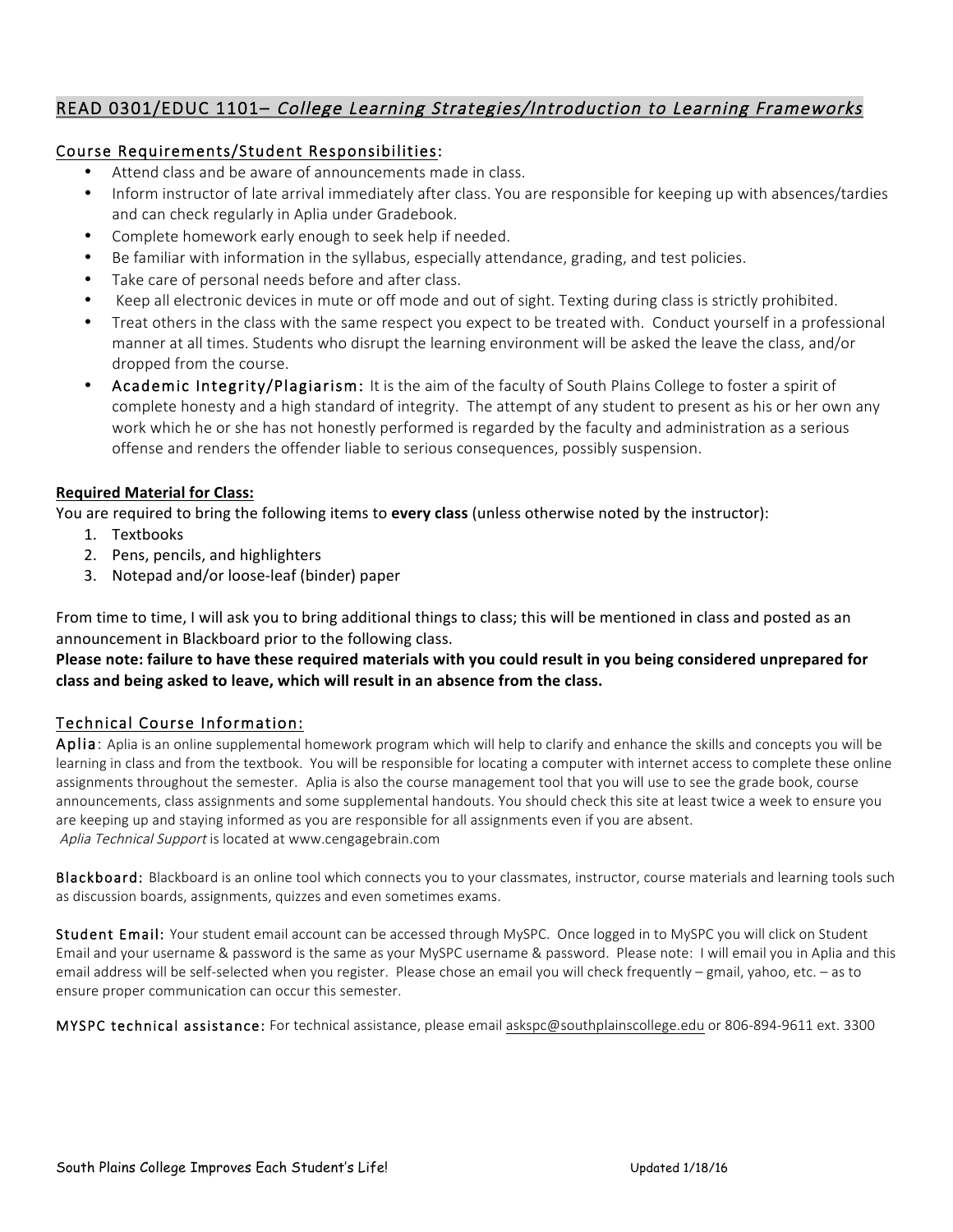# Course Evaluation:

| Grades are determined by the following scale: |               |             |             |            |
|-----------------------------------------------|---------------|-------------|-------------|------------|
| $90-100 = A$                                  | $80 - 89 = B$ | $70-79 = C$ | $60-69 = D$ | $0-59 = F$ |

| Your grade will be based on the following percentages: |     |
|--------------------------------------------------------|-----|
| Daily Assignments/Participation                        | 10% |
| Quizzes & Major Assignments                            | 15% |
| Aplia Online Assignments                               | 25% |
| Exams (4 total)                                        | 50% |

The grades you receive on your assignments, quizzes, and exams are indicators of your progress toward college level reading and college success. Students will be asked to keep an ongoing record of these grades.

- There will be four major exams.
- Major exams may not be made up.
- Quizzes cannot be made-up; however, the student may drop the lowest quiz grade
- Late or missed assignments will not be accepted. If you know you will miss class, send in your assignment early to kbarker@southplainscollege.edu as an email attachment.

## Attendance Policy:

- Students are expected to attend ALL class meetings.
- Attending class means being physically and mentally present and aware in class!
	- $\circ$  If you sleep in class, you will be marked absent, and you may be asked to leave the class.
	- If you arrive after class has started, you will be counted tardy.
- Two tardies will be considered equivalent to one absence.
	- $\circ$  If you arrive late, please inform the instructor immediately after class has ended that you were present. Failure to do so may result in your being marked absent for that class.
- It is expected that you will take care of any personal items prior to class. During an exam or quiz, if you leave to use the restroom, you will not be allowed back in, as this is disruptive to others in class:
	- $\circ$  Only in extreme emergencies will a student be allowed to leave and come back in during any type of testing situation. They will be asked to leave their things (e.g., cellphone) in the classroom.
- Students *may* be dropped after their 4<sup>th</sup> absence from class, including tardies that count as absences.
- Students dropped by the instructor will be dropped with the grade of 'F' or 'W' depending on the student's current overall grade in the course at the time of administrative drop.

#### **What I Expect from You:**

- Attend class and be aware of announcements made in class. If you will miss a class, please email the **instructor in advance.** \*\*Please note – you are responsible for following up with the instructor and other students to get any handouts and/or notes from the missed class.
- Assignments are due on the dates listed in the schedule, whether online or in-class assignments. Even if you are **out of class, you are still expected to meet deadlines**. Therefore, you will need to make arrangements to get work and assignments to the instructor by the due date!
- Complete homework early enough to seek help if needed.
- Keep an ongoing record of all of your assignments. When I pass graded work back to you, it is expected that you will keep those assignments for your records.
- Be familiar with information in the syllabus, especially attendance, grading, and test policies.
- Take care of personal needs before and after class  $-$  not during.

#### **Civility in the Classroom**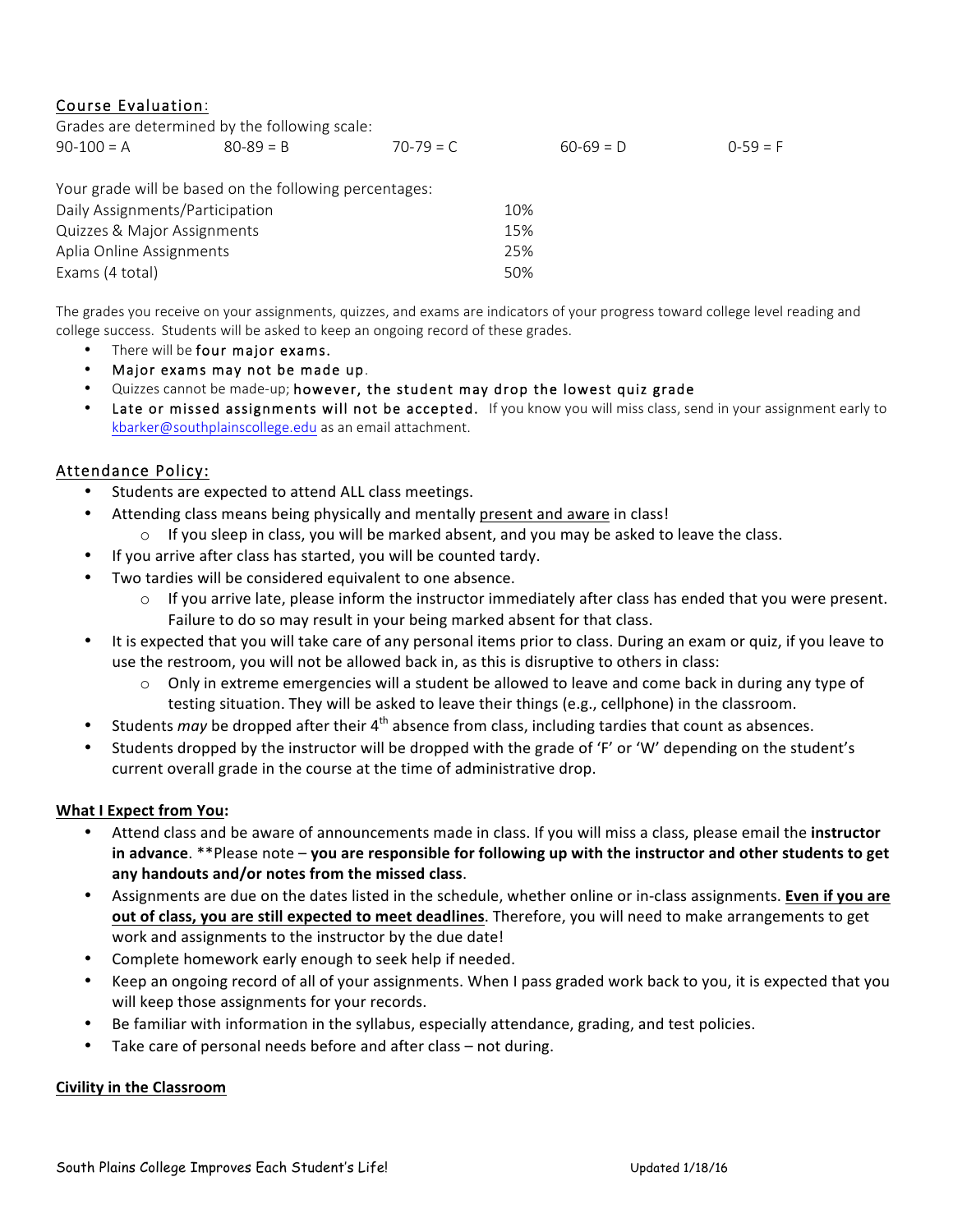Please treat others in the class (e.g., the instructor, fellow students, and guest speakers) with the same respect with which you expect to be treated. Conduct yourself in a professional manner at all times. Students who disrupt the learning environment will be asked to leave the class, and/or dropped from the course.

# **Class Preparation**

Be prepared for class!!!! Being prepared means:

- Bringing required materials (e.g., textbooks, pens/pencils) to class
- Reading the materials **BEFORE** class
- Completing assignments/quizzes/homework **BEFORE** class:
	- $\circ$  If I see a student completing homework, assignments, or quizzes in class, during class time, that assignment will not be accepted.
- Listening to others, and participating.

If the instructor deems a student unprepared in any manner, that student will be asked to leave the class, which will result in an absence for that day.

# Campus Resources:

Tutoring: Dr. Gail Malone or Dalila Gonzales, 806-716-2241 or dgonzales@southplainscollege.edu. Each semester, tutor schedules will be posted in our classroom and various other locations around campus as they become available. Please make special note that all tutoring services at SPC are free to students.

\*\*\*Toni Ivey is located in building 3, room 318G, on Mon/Tues/Wed 8:30-3:00. She is a wonderful resource for help and tutors in many areas, including reading!\*\*\*

Health & Wellness Center: The counselors at the Health & Wellness center can advise you confidentially. They can also help you access other resources on campus and in the local community. You can schedule an appointment with a counselor by calling 716-2529.

Advising & Testing: Latha Tucker, 806-716-4606, ltucker@southplainscollege.edu. Students may contact the advising and testing center for information regarding TSI or other tests required by programs at SPC and/or advising services.

Disability Services: Students with disabilities, including but not limited to physical, psychiatric, or learning disabilities, who wish to request accommodations in this class should notify the Disability Services Office early in the semester so that the appropriate arrangements may be made. In accordance with federal law, a student requesting accommodations must provide acceptable documentation of his/her disability. For more information, call or visit the Disability Services Office at Reese Center, Building 8, 806-716-4675.

Student Computer Labs: There are several student use computer labs on campus. Starting this fall, there is a \*NEW\* lab located in room 314 of our building and has an available printer for student use.

Student Lunch: The Baptist Student Ministry offers FREE LUNCH on Mondays from 11:00-1:00 in building 2 for all students.

Student Clubs/Organizations: The South Plains College homepage has a list of all campus clubs and organizations. Please feel free to ask me for more information and I will be happy to try and connect you to a campus organization!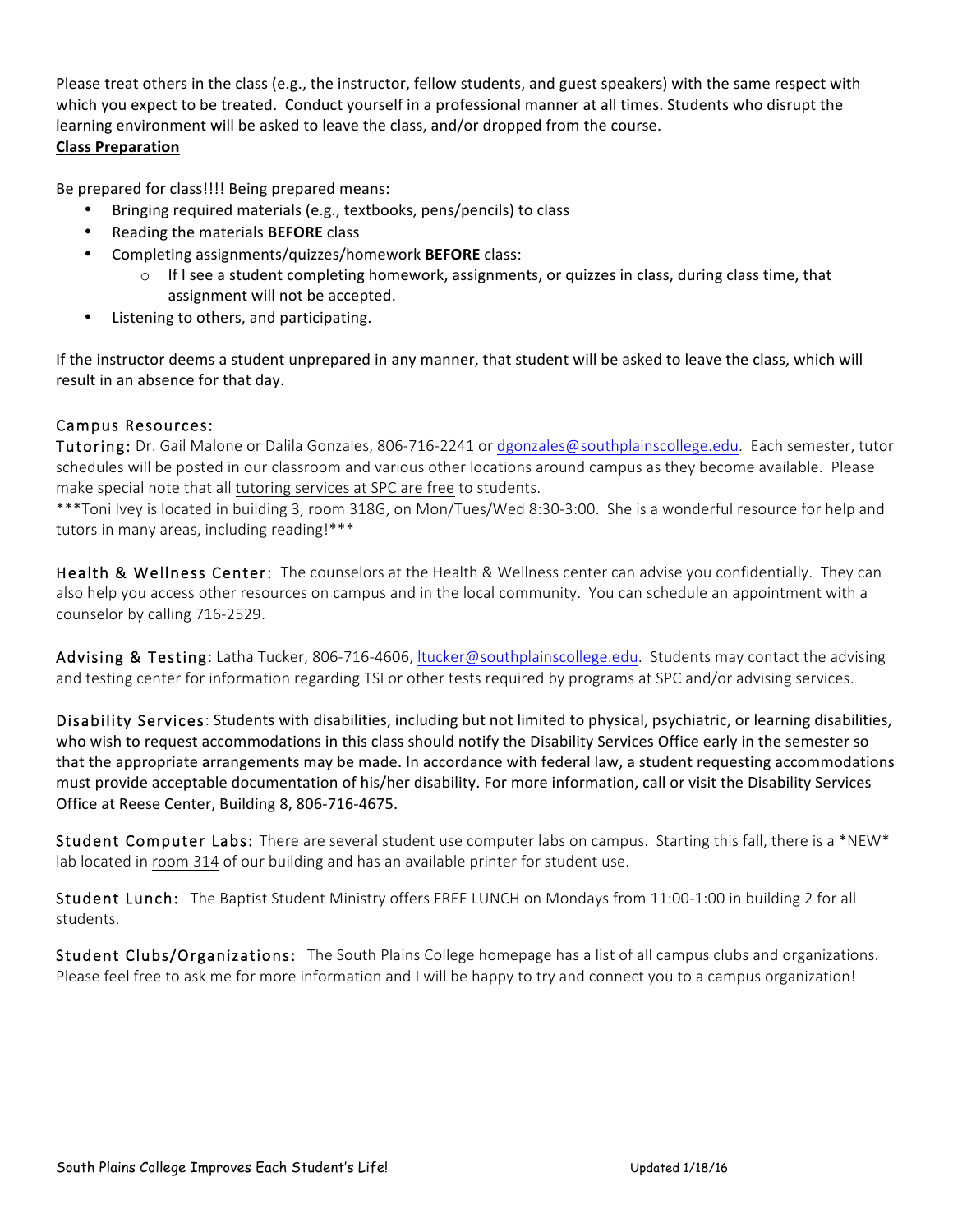The intention of the master syllabus is to provide an outline of the contents of this course, as specified by faculty of the Reading Department at South Plains College, regardless of who teaches the course, when it is taught or where it is taught. Faculty members teaching this course for South Plains College are expected to facilitate learning pursuant to the course objectives. However, instructors also are encouraged to cover additional topics of interest so long as those topics are relevant to the course's subject. The master syllabus is, therefore, prescriptive in nature but also allows for a diversity of individual approaches to course material.

# **Tentative Agenda/Course of Study**

**This course of study is outline and is subject to change. Your assignments (including required readings) will be posted on Blackboard/Aplia weekly. Be sure to check them daily to see what will be due for your class sessions. Quiz dates, exam dates, and study materials will also be posted there. Please remember that being absent is not an excuse for failure to do the assigned work. Any changes to this course study will be announced in class. If you are absent it is your responsibility to obtain the notes and announcements from someone in your class, or come to my office promptly when you are well. DO NOT INTERRUPT CLASS TO ASK WHAT YOU MISSED! Use your syllabus as a guide or come to my office.** 

| Week               | <b>Reading List</b>                                          |  |  |
|--------------------|--------------------------------------------------------------|--|--|
| Week 1             | <b>Nelson Denny</b>                                          |  |  |
| Jan. 19-21         | Introductions to class – Syllabus contract distributed       |  |  |
| Week 2             | Technology Information Session;                              |  |  |
| Jan. 25-28         | Tuesday & Wednesday meeting in building 8, room 829          |  |  |
|                    |                                                              |  |  |
| Week 3             | ELASSI; Brain Ch. 1; Landscapes Ch. 1                        |  |  |
| Feb. 1-4           |                                                              |  |  |
| Week 4             | Landscapes Ch. 2                                             |  |  |
| Feb. 8-11          | Brain Ch. 2                                                  |  |  |
| Week 5             | Exam 1                                                       |  |  |
| Feb. 15-18         | <i>Landscapes</i> Chapters 1-2 & <i>Brain</i> Chapters 1-2   |  |  |
| Week 6             | Landscapes Ch. 3                                             |  |  |
| Feb. 22-25         | Brain Ch. 3                                                  |  |  |
| Week 7             | Landscapes Ch. 4                                             |  |  |
| Feb. 29 – Mar 3    | Brain Ch. 4                                                  |  |  |
| Week 8             | <b>Midterm Exam</b>                                          |  |  |
| March 7-10         | <b>Landscapes Chapters 3-4 &amp; Brain Chapters 3-4</b>      |  |  |
| Week 9             | 003                                                          |  |  |
| <b>March 14-18</b> | No School - Spring Break                                     |  |  |
|                    |                                                              |  |  |
| Week 10            | Landscapes Ch. 5                                             |  |  |
| <b>March 21-25</b> |                                                              |  |  |
| Week 11            |                                                              |  |  |
| March 28           | <b>No School – Easter Holiday</b>                            |  |  |
| <b>March 29-31</b> | Landscapes Ch. 6                                             |  |  |
|                    |                                                              |  |  |
| Week 12            | <b>Exam 3 Landscapes Chapters 5-6</b>                        |  |  |
| April 4-7          |                                                              |  |  |
| Week 13            | Brain Ch. 5 & 6                                              |  |  |
| April 11-14        |                                                              |  |  |
| Week 14            | Critical Reading - (Aplia & Supplemental materials provided) |  |  |
| April 18-21        |                                                              |  |  |
| *April 20          | *Registration opens for Summer/Fall 2016                     |  |  |
| Week 15            | Critical Reading - (Aplia & Supplemental materials provided) |  |  |
| April 25-28        |                                                              |  |  |
| *April 28          | <i>*Last day to drop a class for Spring 2016</i>             |  |  |
| Week 15            | <b>Nelson Denny, Aplia, ELASSI Post-Testing</b>              |  |  |
| May $2-6$          |                                                              |  |  |